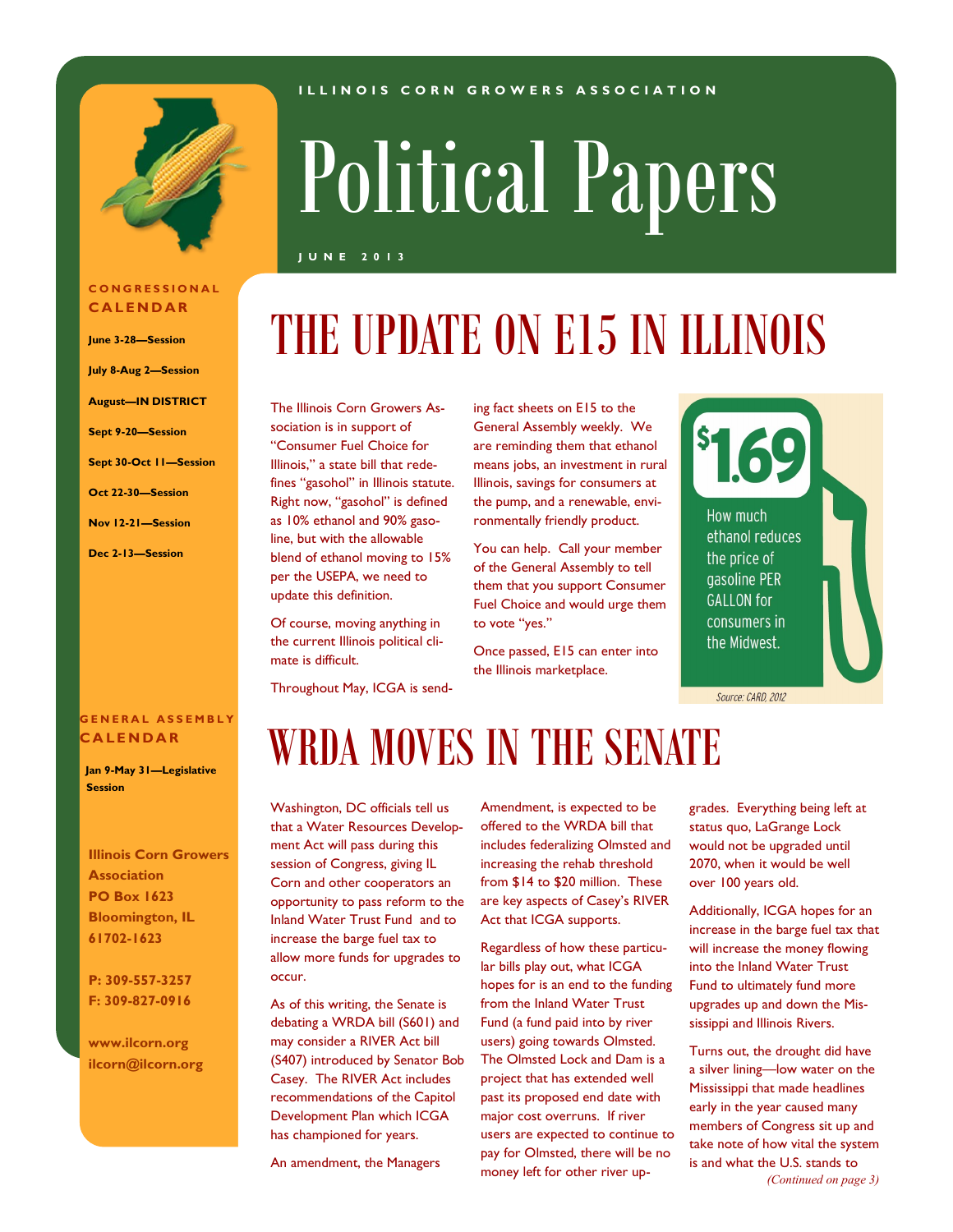#### **P A G E 2**



MAKE THE MOST OF AUGUST RECESS

Make the most of your August recess by seeing your Congressman or Senator while he or she is near your hometown. If possible, request a face-toface visit with your him or her. Congressional staff report that face-to-face lobby meetings have the biggest impact of any advocacy strategy on members of Congress.

Remember, your member of Congress works for you. If you talk to them, share your personal story, help them understand life on the farm, what you are worried about and what they can do to help, they

will listen. And they will remember you when they vote.

Especially after you've met and made a connection with your member, make appearances at town halls and candidate appearances in your hometown. When your member of Congress sees you out and about, it accomplishes three things:

- 1. It reminds them of you, who you are and the story you shared with them.
- 2. It strengthens your connection with the member.

3. All of the sudden you are someone who is politically active and a thoughtleader in your area. You might be influencing votes. You are someone to pay attention to.

You can definitely amplify your connection with policymakers by attending town hall meetings and other public events.

Need help making a connection? ICGA can help you make appointments and contributions this August. Give us a call!

*If you would like to receive this newsletter electronically to save printing costs, please email your request to lmitchell@ilcorn.org.*

### A MORE ACTIVE ICGA PAC

Your Illinois Corn PAC continues to become more and more involved and active. Supporting our Illinois delegation financially makes us an important part of their team and someone to come to with questions about agriculture and advice about issues that effect us.

So far in 2013, ICGA PAC has contributed the following:

Cong Peter Roskam - \$5000 Cong Bill Enyart - \$2500 Cong Bill Foster - \$2500 Cong Bobby Rush - \$2500 Cong Dan Lipinkisi - \$2500 Cong Danny Davis - \$2500 Cong Rodney Davis - \$2500 Cong Cheri Bustos - \$2500 Cong Tammy Duckworth - \$2000

Cong Jan Schakowsky - \$1500 Cong Luis Gutierrez - \$1000

Cong Mike Quigley - \$1000 Cong Brad Schneider - \$1000

To date, the ICGA PAC has focused on Chicagoland members in 2013.

The ICGA PAC formula values members that hold key leadership positions, vote along with NCGA and ICGA positions, and are responsive and available to Illinois farmers.

We look forward to new relationships and open doors with our Illinois delegation.



*Pictured: Dave Loos, Jim Rapp, Congressman Bill Foster, Aron Carlson, Ted Mottaz, Stefan Mueller during the ICGA March lobby visit to Washington, DC.*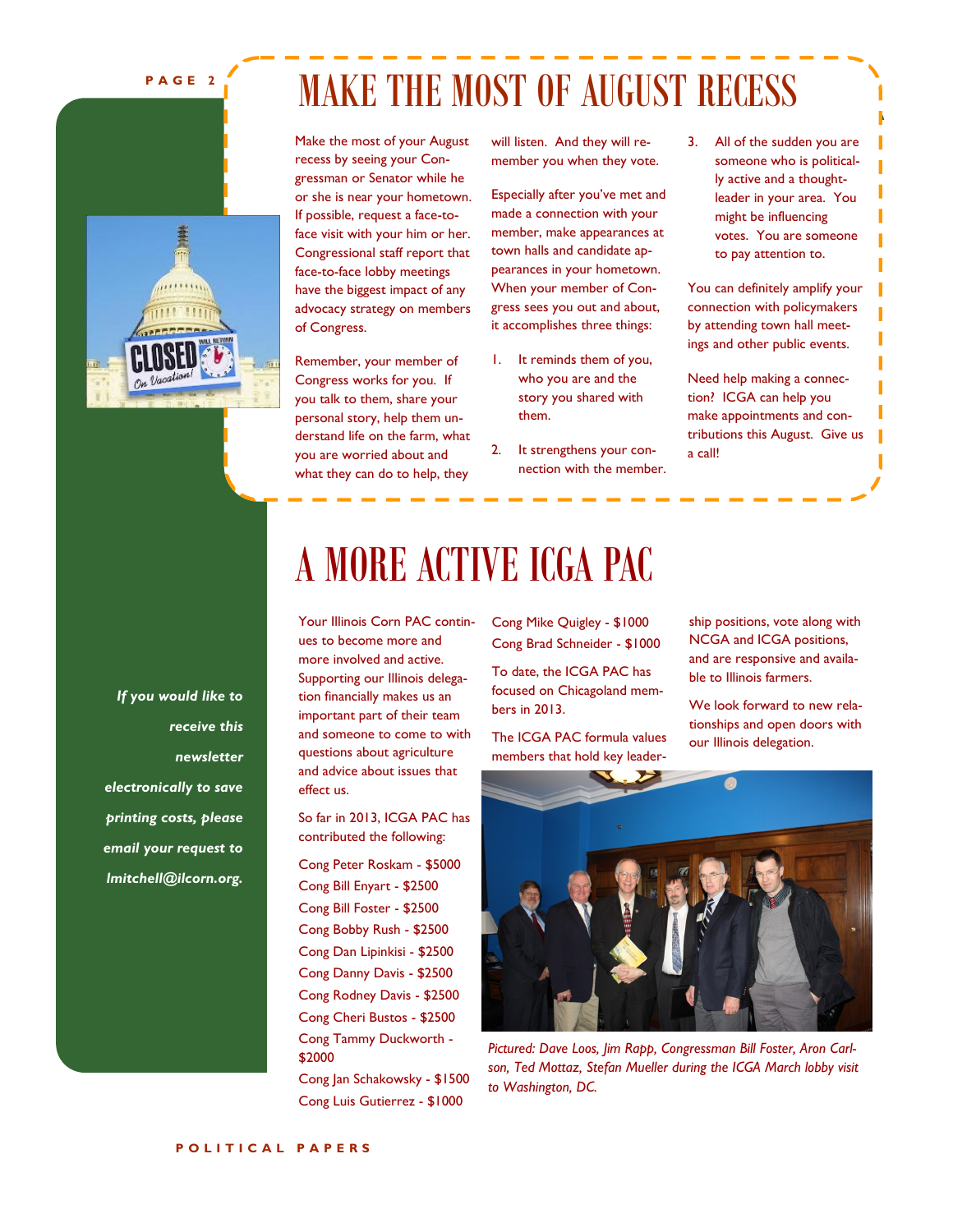# more … WRDA MOVES IN SENATE

#### *(Continued from page 1)*

#### lose without it.

Illinois Senator Dick Durbin has gotten involved in the issues following the low water scare in January and continues to be a leader in the Senate for reform and river system upgrades.

If you'd like to see new locks and dams in your lifetime, consider getting involved in this issue. Call Senator Durbin and Senator Kirk

to let them know that you support lock and dam upgrades on the Mississippi. Help them justify making this a priority issue in the 113 session of Congress.



*In 2012, ICGA visited the Olmstead Lock & Dam, still under construction. Paul Taylor*  and Jeff Scates discussed the completed lock, still lacking a functional dam, that will

## CHANGING LEGISLATIVE CLIMATE

Passing a Farm Bill has grown more and more difficult over the years. Like many other federal programs, it has grown larger, more complicated and more expensive. It has grown far beyond the traditional agriculture and commodity support programs we associate with a Farm Bill. Food stamps, and similar nutrition assistance programs, now account for 80% of the half-trillion spending in the 2012 Farm Bill. Indeed, the chief obstacle to passing a Farm Bill last year was disagreement over how much spending in these programs could be reduced. The debate over the 2012 Farm Bill, then, was really not about the farm.

Therein lies a deeper, existential challenge for supporters of any Farm Bill and American agriculture. America's societal, economic and political landscapes have changed radically in the past 100 years. A nation founded by a largely agrarian society has morphed into a nation of city-dwellers. One-in-four Americans now live in just 9 cities, each with a population over 5 million.

More than half of all Americans, 55%, live in cities with a population of 1 million or more.

America has long been the world's melting pot. A beacon for freedom and greater economic opportunity, the nation has long attracted immigrants from every corner of the world. For much of our history, this mass migration originated in Europe. In the later part of the 20<sup>th</sup> Century, immigrants from other parts of the world flocked to our shores.

In 1940, the American populace was 89.8% white and 9.8% black. All other races, including Asian and Hispanic, were grouped in an "Other" category and accounted for just 0.4% of the population. Over the next three decades, the population was largely unchanged, with Whites 87.5% of the population, Blacks 11.1%, and Other 1.4%.

The next three decades would witness a dramatic shift in the nation's populace. Between 1980 and 2010, America's Hispanic population would more than double,

while the Asian population more than tripled. In the last census, the White share of the population had fallen to 79.6%, while the Black population edged slighter higher to 12.9% of the country. Asians, the fastest growing immigrant group, were 4.6% of the population. Of this population, those indicating Hispanic origin is 15.8% overtaking blacks as the nation's second largest minority group.

Looking ahead to projections over the next few decades suggests these demographic trends will only increase and again reshape the population. By 2050, the nation's population will be 70.8% white, 14.4% black,

9.6% Asian (including 27.9% Hispanic origin). At current trends, sometime before the end of this century, Asians will likely overtake blacks as the second biggest minority group.

Republicans win overwhelmingly the votes of rural voters. In the last Presidential election, Mitt Romney *(Continued on page 4)*